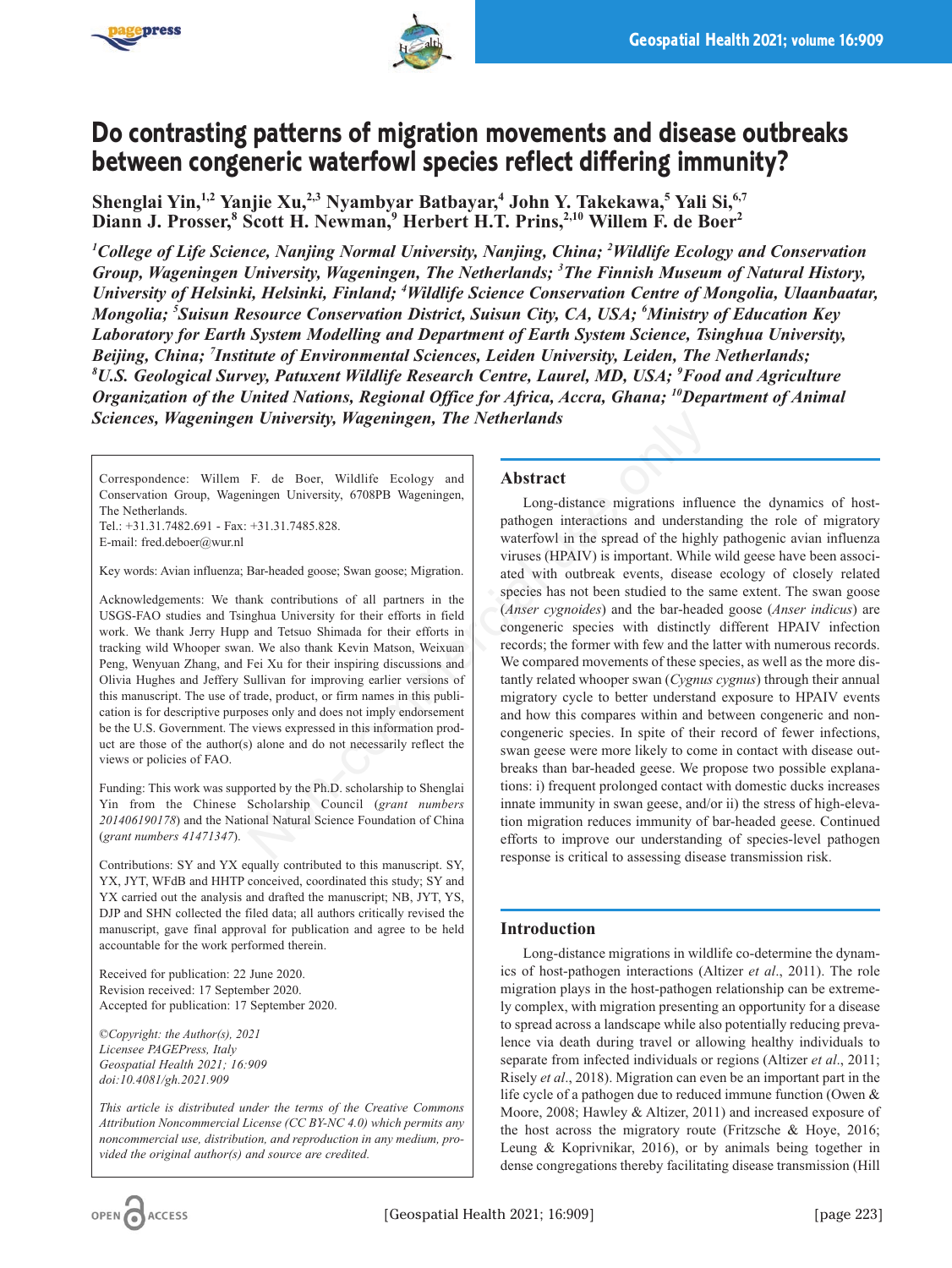



*et al*., 2012; Fritzsche & Hoye, 2016; van Dijk *et al*., 2018). However, despite the complex and compelling relationship between wildlife migrations and the potential pathogens these animals carry, relatively few studies have examined how annual migration movements affect the transmission and evolution of pathogens within host populations (Hall *et al*., 2014; Verhagen *et al*., 2015). A prime example of this dearth of information is found in wild waterfowl whose migration is a well-known ecological phenomenon; yet, the relationship between migration and disease spread is not well understood.

Traditional amplification routes of avian influenza viruses include direct or indirect transmission of the non-lethal, lowpathogenic avian influenza virus (LPAIV) from wild bird reservoirs to highly-dense populations such as farmed poultry. This transmission is often facilitated by agricultural practices with low biosecurity (Takekawa *et al.,* 2010a and b; Fearnley, 2015), such as grazing domestic ducks in marshes where they can comingle with migratory wild birds. This viral flow is demonstrated by the amplified infection prevalence of locally circulating LPAIVs observed concurrent with the arrival of migratory waterfowl (Lisovski *et al*., 2018; Verhagen *et al*., 2015). Once introduced to highly concentrated poultry herds in domestic facilities, LPAIVs can easily mutate into a highly pathogenic virus, which can have dramatic impacts on affected poultry farms (Wallace, 2016).

The emergence of the Asian lineage HPAI H5N1 virus marked the evolution of the highly pathogenic avian influenza viruses (HPAIV) spill-over from poultry to wild birds and the environment. For instance, the HPAIV H5N1 outbreak at Qinghai Lake in 2005 killed over 6000 wild migratory waterfowl, more than 90% of which were bar-headed geese (*Anser indicus*) (Chen *et al*., 2005; Liu *et al.*, 2005). Subsequent research has suggested that, much like the introduction of LPAIV from wild birds to domestic poultry, spill-over of HPAIV from domestic poultry to wild birds is likely facilitated by agricultural practices (Hénaux & Samuel, 2011; Prosser *et al*., 2016; Stallknecht *et al*., 1990) that enable co-occurrence of the virus and its avian hosts in wetlands (Prosser *et al*., 2016; Takekawa *et al*., 2010a). Thus, areas with high concentrations of domestic ducks and geese as well as migratory waterfowl, such as southeast China (Prosser *et al*., 2013), are especially prone to outbreaks of HPAIV and can serve as disease hotspots (Gilbert *et al*., 2012; Cappelle *et al*., 2014). However, once HPAIV spillover into the environment, it is not limited to these high-risk areas. Research indicates that some waterfowl species can migrate while infected with HPAIV (Hill *et al*., 2012), which strengthen the potential for long-distance dispersal (Altizer *et al*., 2011; Verhagen *et al*., 2015). flow is demonstrated by the ampli-<br>
uaterfowl species are correlated with<br>
cally circulating LPAIVs observed<br>
domestic ducks. We discuss mechanism<br>
Once introduced to highly concen-<br>
tion strategies and immunity.<br>
stic fa

Though previous work has addressed many questions regarding the spatial-temporal correlations between waterfowl migration and HPAIV outbreaks (Newman *et al*., 2009; Si *et al*., 2009; Verhagen *et al*., 2014), phylogenetic relationships among outbreaks (Tian *et al*., 2015; Xu *et al*., 2016), and outbreak drivers (Gilbert *et al*., 2007; Prosser *et al*., 2013), there are no studies we are aware of comparing HPAIV outbreak patterns in congeneric migratory waterfowl species. The swan goose (*Anser cygnoides*) and the bar-headed goose provide an ideal opportunity for examining avian influenza in congeners as these species both breed in Mongolia (Batbayar *et al*., 2013) and co-occur in some areas but follow separate migration routes (Batbayar, 2013). During the autumn migration, swan geese use northeast China and the Yalu River Estuary as important stopover sites (Batbayar *et al*., 2013) on their way to over-wintering in the Yangtze River lowlands via

the East Asian-Australasian Flyway. In contrast, the bar-headed geese stopover at Qinghai Lake and wetlands on the Qinghai Plateau in the Central Asian Flyway (Takekawa *et al*., 2017) before migrating to southern Tibet or India. Additionally, while passive and active surveillance indicate that swan geese are generally infected infrequently and in low numbers (Kou *et al*., 2009; Welte & Terán, 2004), bar-headed geese have been regularly documented in HPAIV outbreaks from 2004-2017. This suggests species differences, either with respect to exposure to, or immunity against, HPAIV (Welte & Terán, 2004; Chen *et al*., 2005; Takekawa *et al*., Takekawa *et al*., 2010b). In this study, we compare migratory movements of the bar-headed geese and the swan geese and examine HPAIV outbreak patterns along their migration routes. We also contrast their movements to those of two whooper swan (*Cygnus cygnus*) populations to: i) provide comparison with a different genus of waterfowl that migrates along comparable habitats; and ii) examine whether HPAIV outbreak patterns between and within waterfowl species are correlated with the variable densities of domestic ducks. We discuss mechanisms that may contribute to differences in outbreak patterns and transmission, such as migration strategies and immunity.

# **Materials and methods**

## **Tracking data**

We obtained global positioning system (GPS) data tracking bar-headed geese and swan geese from the U.S. Geological Survey (USGS) and the Food and Agriculture Organization of the United Nations (FAO). In addition, we acquired data and for swan geese from the Department of Earth System Science at Tsinghua University, Beijing, China and included movement data of two whooper swan populations: one migrating between Mongolia and South Korea (USGS-FAO) and the other between Russia and Japan (Shimada *et al*., 2014). These different migration corridors overlap with high and low poultry density areas, respectively, which enables within-species comparison.

The USGS-FAO information included a total of 18 swan geese, 38 bar-headed geese, and 10 whooper swans captured in overwintering and breeding areas (Table 1); the Tsinghua University sample 44 swan geese marked in overwintering and breeding areas (Xu *et al*., 2016); and the Shimada *et al*. (2014) data concerned a total of 47 whooper swans captured in eastern Hokkaido and north-eastern Honku, Japan. The GPS and ARGOS platform transmitting terminals (see Table 1 for further information) were programmed to record locations at 2-hour intervals for swan geese and whooper swans and at 4-hour intervals for bar-headed geese. Additional information can be found in the Table 1 and in previous papers (Newman *et al*., 2009, 2012; Batbayar *et al*., 2013; Shimada *et al*., 2014; Xu & Si, 2019; Xu *et al*., 2019).

#### **Migration route estimations**

We used dynamic Brownian Bridge Movement Models (dBBMM) to measure utilization distributions (UD) of the tracked populations (Kranstauber *et al*., 2012). The dBBMM assumes heterogeneous GPS tracks and thereby estimates UD with a sliding window of GPS locations for detecting behavioural changes. We used a resolution of 10 km with a sliding window encompassing 23 locations with a margin of 11 locations and a location error of 23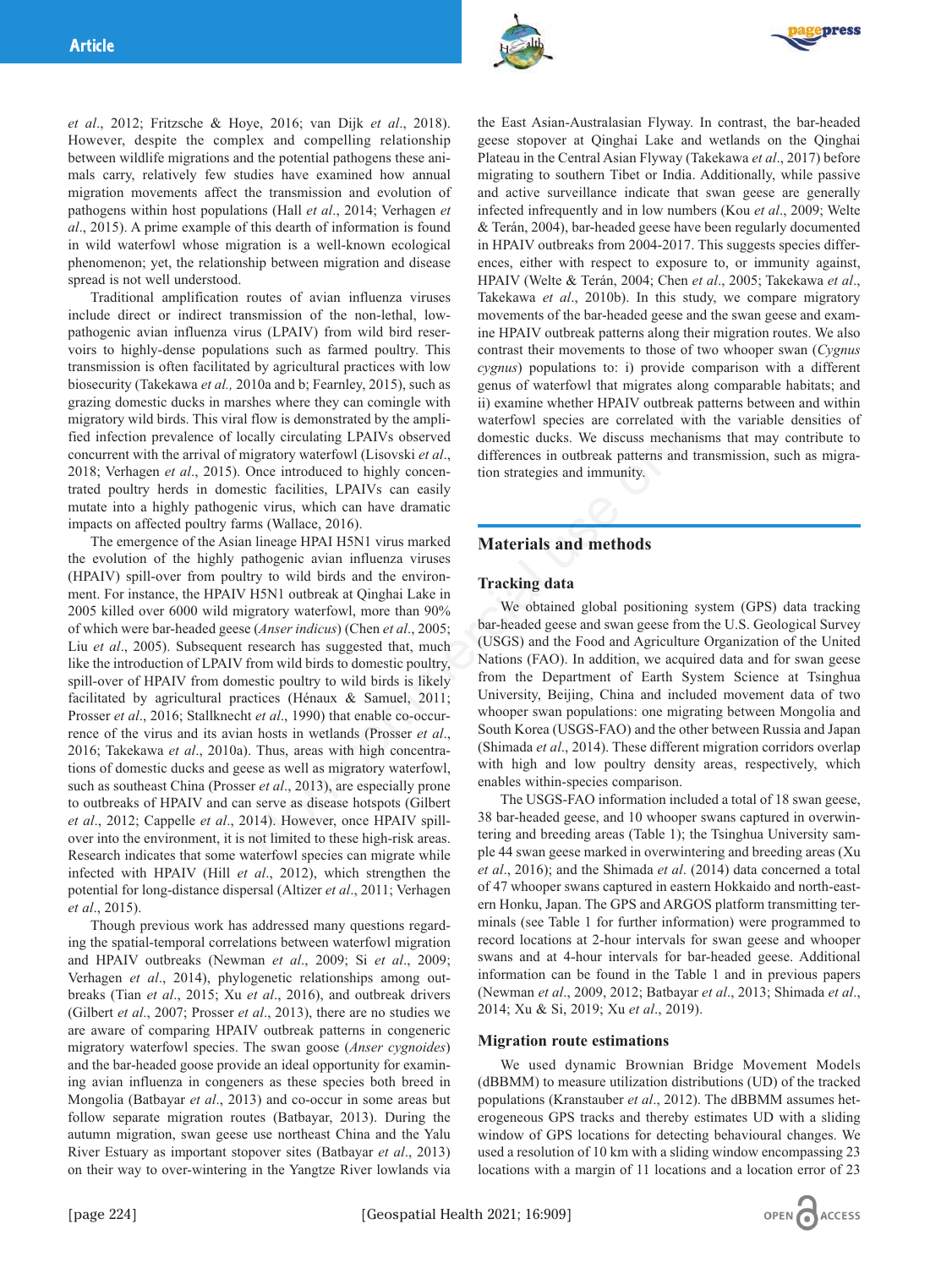



m (Palm *et al*., 2015). We set the time step at 8 locations for swan geese and whooper swans and at 4 locations for bar-headed geese covering a 16-h period.

Because tracking durations varied among individuals, we weighted their individual UD by multiplying all raster values by the number of tracking days. Population-level UDs were calculated from the sum of weighed individual UDs, and we generated 90% cumulative probability contours to circumscribe their main use areas including breeding, stopover, and wintering areas (Si *et al*., 2018; Xu *et al*., 2019). We used 99% cumulative probability contours to represent migration routes (Palm *et al*., 2015).

Because original tracking data for the Russia-Japan whooper swans were not available, we extracted coordinates for the main areas of wintering, stopover, and breeding sites from published maps (Shimada *et al*., 2014) *via* geo-referencing and created buffer zones around each of these geo-referenced sites with a radius of 32.5 km, *i.e*. an average maximum foraging distance for waterfowl (Johnson *et al*., 2014).

#### **Poultry density measurements**

We obtained densities of domestic ducks from the Livestock Geo-Wiki (https://livestock.geo-wiki.org/home-2/). To evaluate the differences among migratory populations and their contact probability with poultry, we summarized densities of domestic ducks and chickens from each raster cell in sites used along their migration routes, derived from tracking data from 2004-2017. Differences in poultry densities in areas of different migratory populations were tested with Bonferroni corrected post-hoc tests (Dunn, 1961). north-western Mongolia and migratic<br>
the Oinghai-Tibetan Plateau. Eight<br>
crossed the Himalayas and overvint<br>
of domestic ducks from the Livestock<br>
k.geo-wiki.org/home-2/). To evaluate<br>
marked by the USGS-FAO were neaver<br>
g

## **Highly pathogenic avian influenza viruses outbreak assessments**

We obtained confirmed HPAIV outbreaks from 2004-2017 through EMPRES-i (Welte & Terán, 2004). We assumed an outbreak window of 30 days (*i.e*., where the outbreak observation date is the median date) during which the virus may be transmitted to wild migratory birds that visit the outbreak areas with an incuba-

#### **Table 1. Summary of marked bird population data.**

tion period of 21 days plus a disinfection period of 9 days (Si *et al*., 2009). We extracted GPS locations for tracked individuals during each outbreak window and examined the distribution of distances between these locations and HPAIV outbreaks. Differences among cumulative distributions were tested with a Kolmogorov-Smirnov test (Frank & Massey, 1951). We ran the analysis in R 3.4.3 (R Development Core Team, 2016) and QGIS 2.18 (QGIS Development Team, 2015).

#### **Results**

The marked swan geese bred in north-eastern Mongolia used the Yalu River Estuary at the border of China and North Korea as a stopover site and overwintered in the Yangtze River Lowlands of southern China including Poyang Lake. Bar-headed geese bred in north-western Mongolia and migrated over the Gobi Desert and the Qinghai-Tibetan Plateau. Eight of the 36 bar-headed geese crossed the Himalayas and overwintered in India, whereas the rest of the marked bar-headed geese overwintered near Lhasa, China. The breeding grounds for the population of whooper swans marked by the USGS-FAO were near the Mongolia-Russia border and they migrated to southern South Korea for overwintering. The other whooper swan population was located in north-eastern Russia and southern Japan (Figure 1).

There were no HPAIV outbreaks concerning swan geese in the EMPRES-i database between 2004 and 2017, but 11 HPAIV outbreaks in bar-headed geese and 37 in whooper swans (Table 2). The HPAIV outbreaks in bar-headed geese occurred in Mongolia, around Qinghai Lake, and in the Lhasa River Valley, while HPAIV outbreaks in whooper swans mainly occurred in Japan (Figure 1C).

There were fewer HPAIV outbreaks, *i.e*. outbreaks in domestic and wild birds along the migration route for swan geese compared with the other species. A total of 20 HPAIV outbreaks occurred along the migratory route of the swan geese, whereas 48 outbreaks occurred along the migration route of the bar-headed geese (Table 2). 67 outbreaks occurred along the migratory route of the whooper

| <b>Population</b><br>of individuals | <b>Number</b><br>duration (days) | <b>Tracking</b><br>capture | Year of data | <b>Capture location</b>                                                                                       | <b>GPS</b> transmitter                                                       | Data source                |
|-------------------------------------|----------------------------------|----------------------------|--------------|---------------------------------------------------------------------------------------------------------------|------------------------------------------------------------------------------|----------------------------|
| Swan goose<br>Anser cygnoides       | 18                               | 1211                       | 2006, 2008   | Khaichiin Tsagaan Lake,<br>Khorin Tsagaan Lake<br>and Khokh Lake, Mongolia                                    | Solar-powered Argos-GPS<br>platform transmitter terminals*                   | USGS/FAO                   |
| Swan goose<br>Anser cygnoides       | 44                               | 435                        | 2015, 2016   | Hulun Lake, China                                                                                             | GPS-GSM solar-powered loggers <sup>o</sup>                                   | <b>Tsinghua University</b> |
| Whooper swan<br>Cygnus cygnus       | 10                               | 820                        | 2006         | Khorin Tsagaan Nuur and Delger<br>Tsagaan Lake, Mongolia                                                      | Solar-powered Argos-GPS<br>platform transmitter terminals*                   | USGS/FAO                   |
| Whooper swan<br>Cygnus cygnus       | 47                               | 1380                       | 2009, 2010   | Lake Kussharo,<br>Lake Izunuma-Uchinuma                                                                       | Solar- and battery-powered<br>Argos-GPS platform transmitter<br>$terminals*$ | Shimada et al. (2014)      |
| Bar-headed goose<br>Anser indicus   | 38                               | 788                        | 2008, 2009   | Terkhiin Tsagaan Lake, Mongolia,<br>Chilika Lake, East India,<br>Koonthankulum Bird Sanctuary,<br>South India | Solar-powered Argos-GPS platform<br>transmitter terminals*                   | USGS/FAO                   |

\*Platform transmitting terminals: Microwave Telemetry, Inc., Columbia, MD, USA; °GPS-GSM, Global Positioning System - Global System for Mobile Communications. The transmitters were IBIS series, Ecotone Telemetry, Gdynia, Poland and necked HQNG series, Hunan Global Messenger Technology Co. Ltd., Xiangtan, China; The GPS and ARGOS transmitters were programmed to record GPS locations at 2-hour intervals for swan geese and whooper swans and 4-hour intervals for bar-headed geese.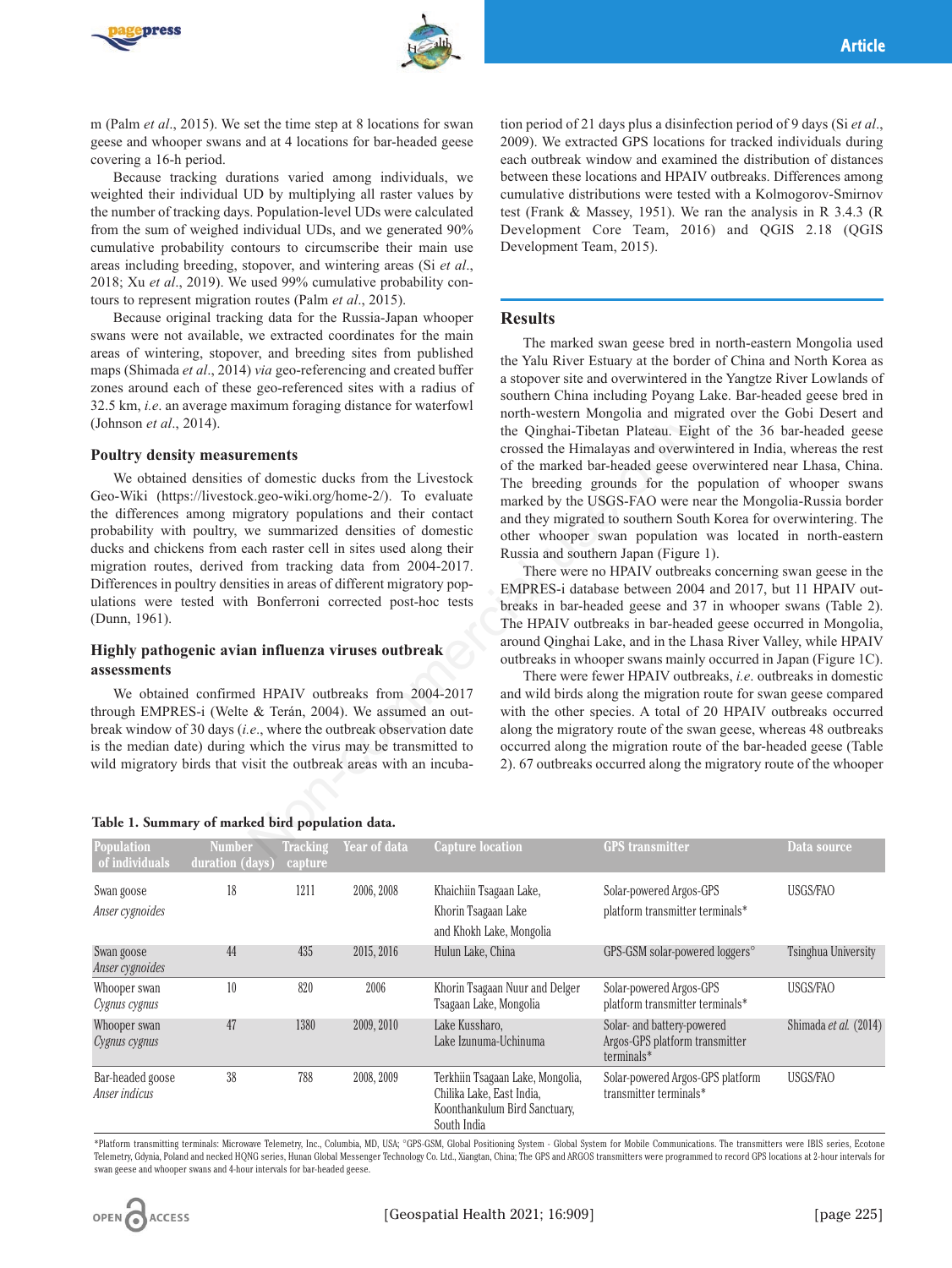



Swans from Mongolia, and 44 outbreaks occurred in the sites of whooper swans in Russia and Japan (Table 2).

Swan geese were closer to outbreak locations than bar-headed geese and whooper swans within a radius of 500 km around outbreak events (Figure 2D). Densities of domestic ducks in both the stopover, breeding and wintering sites and migration routes of the swan geese were also higher than those for bar-headed geese (Figure 2A and B). Densities of domestic ducks in the 90% cumulative probability contours of the Mongolia-South Korean whooper swan population was higher compared to those in Russia and Japan (Figure 2C), but the number of outbreaks was higher for the Russia-Japan population (Table 2).

# **Discussion and conclusions**

We compared HPAIV outbreak patterns between two congeneric species, the swan geese and the bar-headed geese and found that there were no recorded HPAIV outbreaks in the former but multiple outbreaks in latter. Contrary to our expectations, swan geese were found closer to outbreak areas than bar-headed geese during HPAIV outbreaks. Also, areas used by swan geese had significantly higher duck densities than areas used by bar-headed geese that were often reported in outbreaks. Although the swan geese were more likely to be present in HPAIV outbreak areas during migration, they had a lower chance of being infected with



**Figure 1. Primary stopover sites, migration corridors for bar-headed geese and swan geese. The swan geese are from different marked populations (A and B) overlaid on poultry densities (grey shading) where darker shades indicate higher densities. For comparison, relationship of domestic poultry densities with two whooper swan populations are shown (C and D). Black stars represent important stopover sites for the migratory geese, including Qinghai Lake (QHL), Yalu River Estuary (YLRE), Poyang Lake (PYL), and Lhasa region (LS). Orange circles represent HPAIV outbreaks in bar-headed geese. Blue circles represent HPAIV outbreaks in whooper swans. Red dots are the confirmed HPAIVs outbreaks in wild birds and domestic birds.**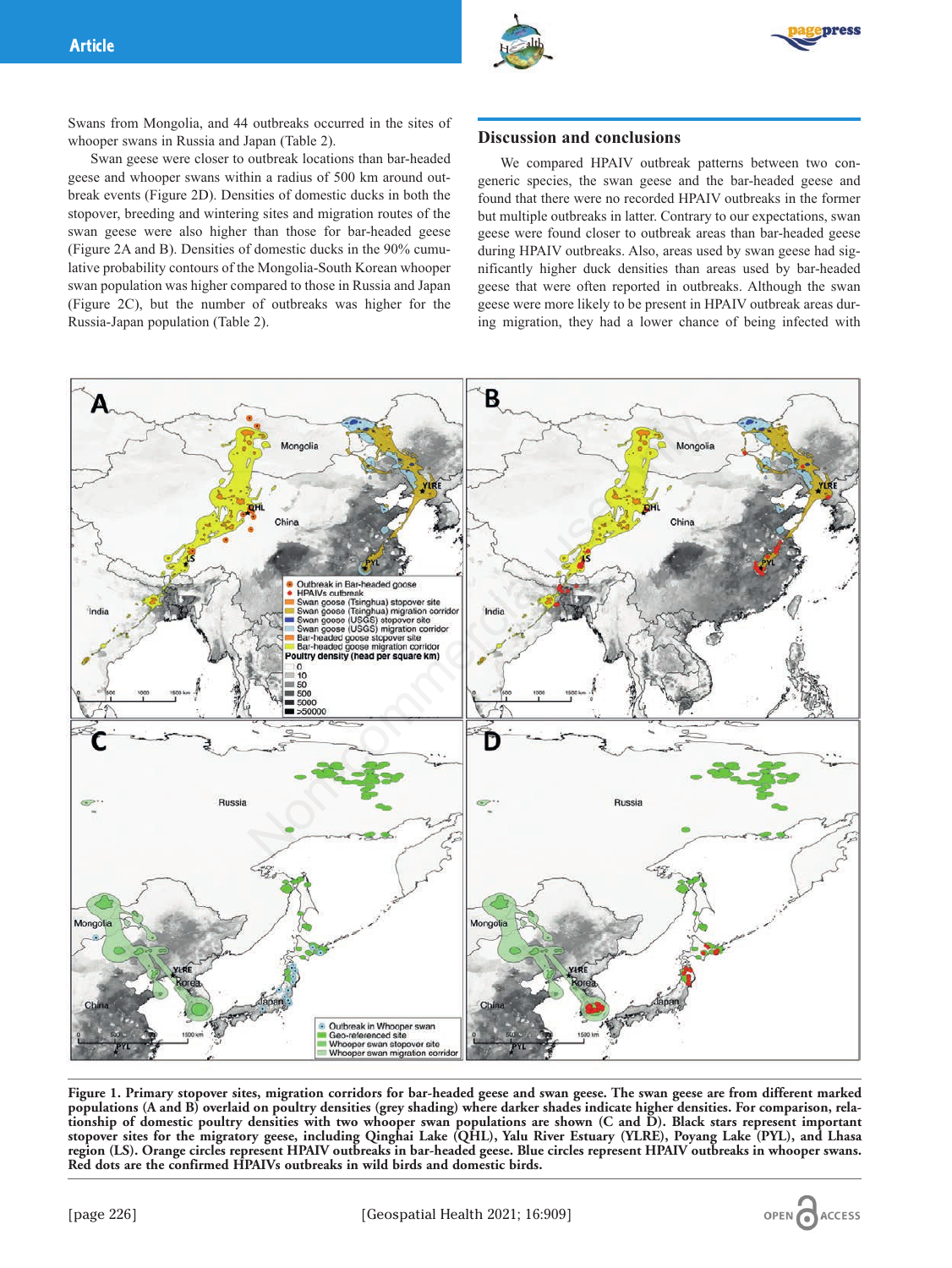



HPAIVs. However, the bar-headed geese were less likely to contact HPAIVs outbreaks during migration but had multiple HPAIV outbreaks. We postulate two possible explanations for this: i) frequent contact and long contact history with domestic ducks might cause greater levels of innate immunity in swan geese; and/or ii) the high elevation Himalayan migration of bar-headed geese could

compromise their immunity resulting in greater vulnerability to HPAIV infection.

Firstly, wild birds that have frequent contacts with domestic birds are less often found in outbreaks because they may have greater levels of immunity from frequent exposure to poultry (Brown *et al*., 2008; Nemeth *et al*., 2013; Pantin-Jackwood *et al*.,



**Figure 2. Density differences among domestic ducks in stopover sites for swan geese and bar-headed geese in their migration corridors compared to stopover sites and migration corridors for whooper swans. A) domestic ducks in stopover sites for swan geese (SG) and bar-headed geese (BHG); B) domestic ducks in migration corridors for swan geese and bar-headed geese; C) domestic ducks in stopover sites and migration corridors for Mongolia-South Korea population of whooper swans and geo-referenced sites for Russia-Korea population of whooper swans; D) cumulative density distribution of geographic distances of marked bar-headed geese from 2008 and 2009 combined (red), Swan geese from 2006-2017 combined (blue), whooper swans from 2008-2012 combined (green), respectively, and the total HPAIV outbreaks from 2004-2017. (a), (b) and (c) indicate significantly different groups on the basis of Bonferroni corrected** *post hoc* **tests. 'U-F' and 'T' in (A) and (B) represent the population marked by USGS/FAO and Tsinghua University, respectively.** 

#### **Table 2. Summary of outbreaks in different bird populations.**

| <b>Population</b>                | Outbreaks in the study populations | Outbreaks in other species* |
|----------------------------------|------------------------------------|-----------------------------|
| Swan goose                       |                                    | 20                          |
| Bar-headed goose                 |                                    |                             |
| Whooper swan (Mongolia-S. Korea) |                                    |                             |
| Whooper swan (Russia-Japan)      |                                    | 44                          |

\*In wild birds and poultry birds using the study species' migration corridor; the whooper swan populations were included to provide a comparison of one species with two different migration routes.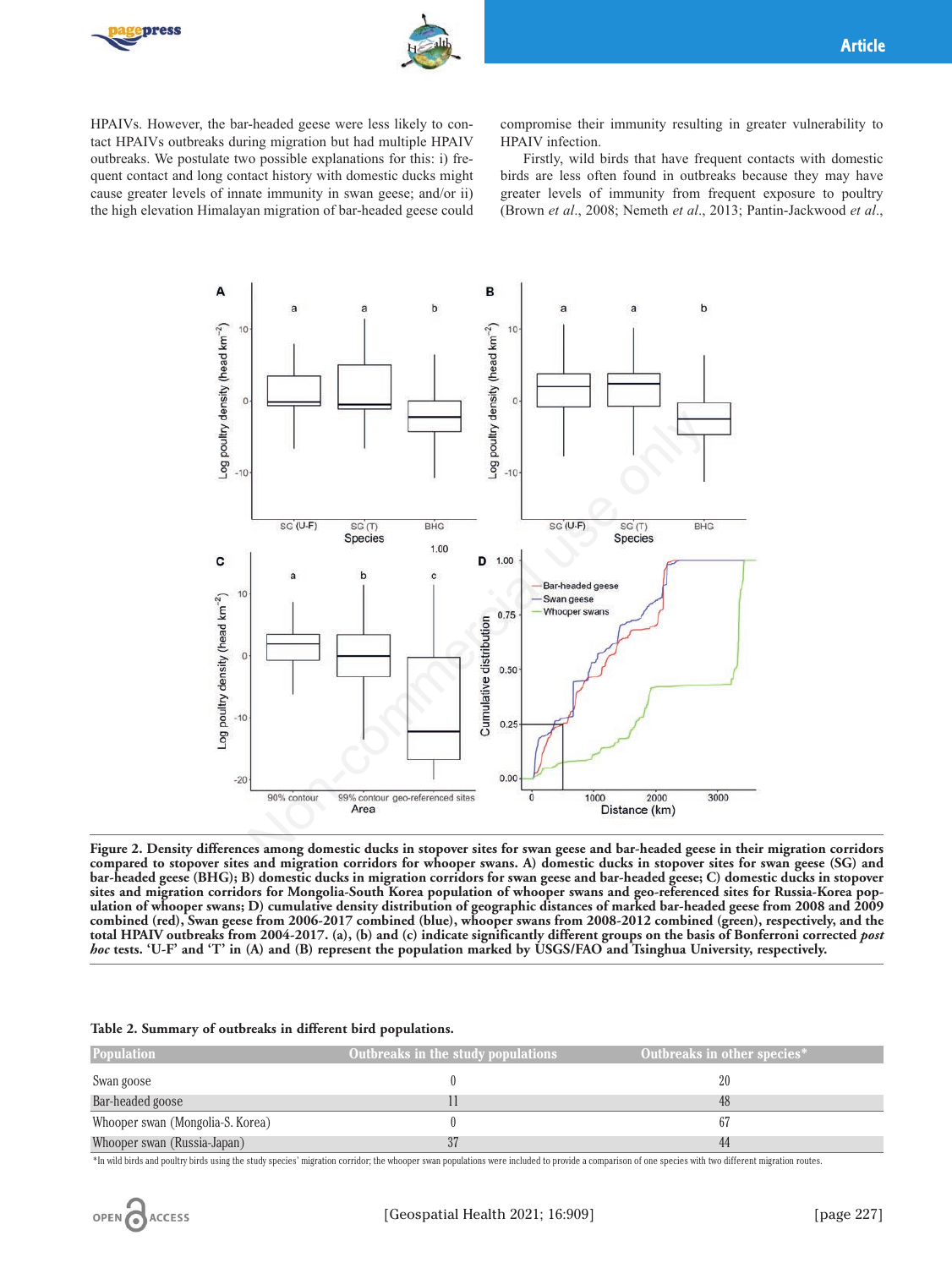2017). Migratory individuals have larger immunological organs than resident birds (Møller & Erritzøe, 1998) due to frequent exposure to pathogens during migration (Brown *et al*., 2008). The whooper swan population that had a higher probability of contact with domestic ducks had no HPAIV outbreak records, whereas the whooper swan population that had a lower probability of contact with domestic ducks was associated with more HPAIV outbreaks (Figure 2). This is consistent with our findings for differences between swan geese and bar-headed geese, as birds with a higher probability of contacting poultry had fewer HPAIV outbreaks (Figure 2A and B; Table 2). Frequent contacts with domestic ducks may increase innate immunity responses in swan geese. We found that the densities of domestic ducks were significantly higher in the East Asian-Australasian Flyway, especially near Poyang Lake where 14 million domestic ducks are produced annually (Cappelle *et al*., 2014) with the ratio of domestic ducks to wild birds being around 5:1 (Takekawa *et al.*, 2010b). Thus, the HPAIV transmission risk between swan geese and domestic ducks are substantially higher here (Wang *et al*., 2013; Cappelle *et al*., 2014). Furthermore, swan goose has a long contact history with domestic ducks in East Asia (Darwin, 1859; Niu, 2016), which might be a selective driver for higher levels of innate immunity (Møller & Erritzøe, 1998). In addition, domestic swan goose is a common poultry species in this region, meaning that viruses circulating in domestic poultry may also be better adapted to this species and thereby counteract any enhanced immunity from increased exposure.

Secondly, although bar-headed geese are well-known victims of HPAIV outbreaks in the wild (Chen *et al*., 2005; Takekawa *et al*., 2010b), only 2 of 8 bar-headed geese died in experimental HPAI H5N1 infections (Brown *et al*., 2008; Nemeth *et al*., 2013). This mortality rate (25%) is lower compared with other waterfowl species (Brown *et al*., 2008; Møller & Erritzøe, 1998) indicating that, in non-migration conditions, bar-headed geese may be less vulnerable to HPAI H5N1 infection than other species. However, migrating over the Himalayas and the associated stress of long flight and scaling heights may decrease the immune responses of these geese. Migration is an energetically costly strategy, increasing the metabolic rate 10 times (Battley & Piersma, 2005), a cost that has to be balanced against other expenses, such as immune responses (Altizer *et al*., 2011; van Dijk & Matson, 2016). For example, migratory barn swallows (*Hirundo rustica*) (Johnson *et al*., 2014; Møller & Erritzøe, 1998) and thrushes (*Catharus* spp and *Hylocichla mustelina)* (Owen & Moore, 2006) have been found to be immunocompromised compared with non-migratory conspecific ones. The long-distance, high-altitude migration strategy of bar-headed geese is indeed energetically challenging (Hawkes *et al*., 2011). Some bar-headed goose populations migrate shorter distances between Qinghai Lake and Lhasa, but they need to allocate more energy to withstand the harsh Tibetan climate (Takekawa *et al*., 2017). Energetically costly migration at high altitudes suppresses immune the immune system (Bishop *et al*., 2015; van Dijk & Matson, 2016) increasing the vulnerability of bar-headed geese to disease. nd domestic ducks are substantially<br>
Bishop CM, Spivey RJ, Hawkes LA, Bat<br>
2013; Capelle *et al.*, 2014).<br>
Imp. OM, Spivey RJ, Hawkes LA, Bat<br>
long contact history with domestic<br>
S59; Niu, 2016), which might be a<br>
energy

In light of these findings, we suggest that more comparative studies should be conducted to examine innate immunological differences among migratory waterfowl species, testing whether contact with domestic ducks stimulate the innate immune reactions against HPAIVs. Furthermore, we suggest physiological studies to investigate whether migration suppresses immune responses. These efforts can be helpful for understanding the HPAIV outbreak

pattern and improving our understanding of pathogen dispersal *via* migratory hosts.

# **References**

- Altizer S, Bartel R, Han BA, 2011. Animal migration and infectious disease risk. Science 331:296-302.
- Batbayar N, Takekawa JY, Newman SH, Prosser DJ, Natsagdorj T, Xiao X, 2013. Migration strategies of Swan Geese Anser cygnoides from northeast Mongolia. Wildfowl 61:90-109.
- Batbayar N, 2013. Breeding and migration ecology of bar-headed goose Anser indicus and swan goose Anser cygnoides in Asia. University of Oklahoma.
- Battley PF, Piersma T, 2005. Body composition and flight ranges of bar-tailed godwits (Limosa lapponica baueri) from New Zealand. The Auk 122:922-37.
- Bishop CM, Spivey RJ, Hawkes LA, Batbayar N, Chua B, Frappell PB, Milsom WK, Natsagdorj T, Newman SH, Scott GR, 2015. The roller coaster flight strategy of bar-headed geese conserves energy during Himalayan migrations. Science 347:250-54.
- Brown JD, Stallknecht DE, Swayne DE, 2008. Experimental infection of swans and geese with highly pathogenic avian influenza virus (H5N1) of Asian lineage. Emerg Infect Dis 14:136-42.
- Cappelle J, Zhao D, Gilbert M, Nelson MI, Newman SH, Takekawa JY, Gaidet N, Prosser DJ, Liu Y, Li P, 2014. Risks of avian influenza transmission in areas of intensive free-ranging duck production with wild waterfowl. EcoHealth 11:109-19.
- Chen H, Smith GJD, Zhang SY, Qin K, Wang J, Li KS, Webster R, Peiris J, Guan Y, 2005. Avian flu: H5N1 virus outbreak in migratory waterfowl. Nature 436:191-2.
- Darwin C, 1859. On the origin of species by means of natural selection. Murray, London, UK, 502.
- Dunn OJ, 1961. Multiple comparison among means. J Am Stat Assoc 56:52-64.
- Fearnley L, 2015. Wild goose chase: The displacement of influenza research in the fields of Poyang Lake, China. Cult Anthropol 30:12-35.
- Frank J, Massey JR, 1951. The Kolmogorov-Smirnov test for goodness of fit. J Am Stat Assoc 46:68-78.
- Fritzsche MA, Hoye BJ, 2016. Are migratory animals superspreaders of infection? Integr Comp Biol 56:260-7.
- Gilbert M, Jambal L, Karesh WB, Fine A, Shiilegdamba E, Dulam P, Sodnomdarjaa R, Ganzorig K, Batchuluun D, Tseveenmyadag N, 2012. Highly pathogenic avian influenza virus among wild birds in Mongolia. PLoS One 7:e44097.
- Gilbert M, Xiao X, Chaitaweesub P, Kalpravidh W, Premashthira S, Boles S, Slingenbergh J, 2007. Avian influenza, domestic ducks and rice agriculture in Thailand. Agr Ecosyst Environ 119:409-15.
- Hall RJ, Altizer S, Bartel RA, 2014. Greater migratory propensity in hosts lowers pathogen transmission and impacts. J Anim Ecol 83:1068-77.
- Hawley DM, Altizer SM, 2011. Disease ecology meets ecological immunology: understanding the links between organismal immunity and infection dynamics in natural populations. Funct Ecol 25:48-60.
- Hawkes LA, Balachandran S, Batbayar N, Butler PJ, Frappell PB, Milsom WK, Tseveenmyadag N, Newman SH, Scott GR, Sathiyaselvam P, 2011. The trans-Himalayan flights of barheaded geese (Anser indicus). Proc Natl Acad Sci 108:9516-9.

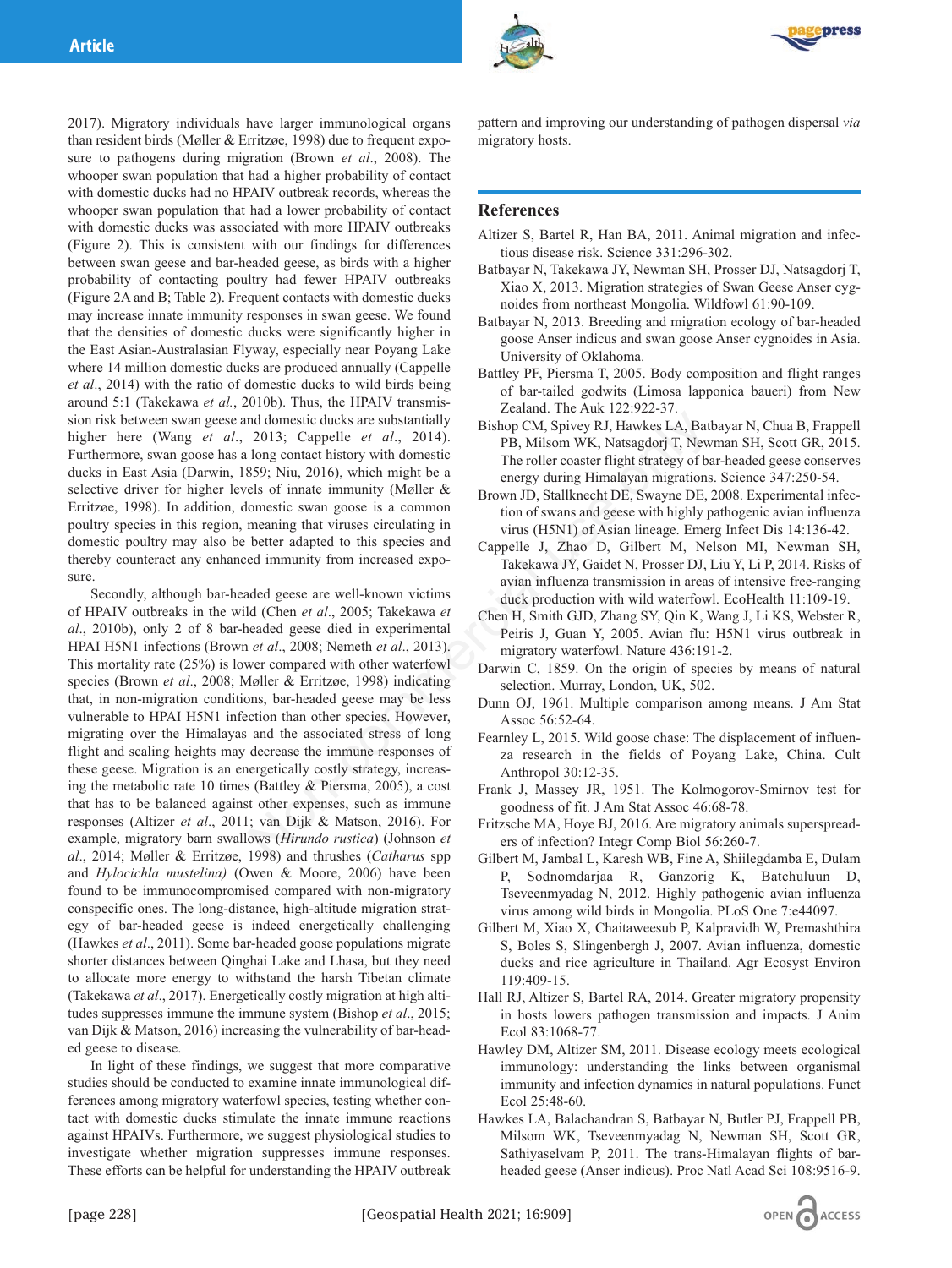



- Hénaux V, Samuel MD, 2011. Avian influenza shedding patterns in waterfowl: implications for surveillance, environmental transmission, and disease spread. J Wild Dis 47:566-78.
- Hill NJ, Takekawa JY, Ackerman JT, Hobson KA, Herring G, Cardona CJ, Runstadler JA, Boyce WM, 2012. Migration strategy affects avian influenza dynamics in mallards (Anas platyrhynchos). Mol Ecol 21:5986-99.
- Johnson WP, Schmidt PM, Taylor DP, 2014. Foraging flight distances of wintering ducks and geese: a review. Avian Conserv Ecol 9:2.
- Kou Z, Li Y, Yin Z, Guo S, Wang M, Gao X, Li P, Tang L, Jiang P, Luo Z, 2009. The survey of H5N1 flu virus in wild birds in 14 provinces of China from 2004 to 2007. PLoS One 4:e6926.
- Kranstauber B, Kays R, Lapoint SD, Wikelski M, Safi K, 2012. A dynamic Brownian bridge movement model to estimate utilization distributions for heterogeneous animal movement. J Anim Ecol 81:738-46.
- Leung TL, Koprivnikar J, 2016. Nematode parasite diversity in birds: the role of host ecology, life history and migration. J Anim Ecol 85:1471-80.
- Lisovski S, van Dijk JGB, Klinkenberg D, Nolet BA, Fouchier RAM, Klaassen M, 2018. The roles of migratory and resident birds in local avian influenza infection dynamics. J Appl Ecol 55:2963-75.
- Liu J, Xiao H, Lei F, Zhu Q, Qin K, Zhang XLW, Zhang Xl, Zhao D, Wang G, Feng Y, 2005. Highly pathogenic H5N1 influenza virus infection in migratory birds. Science 309:1206.
- Møller AP, Erritzøe J, 1998. Host immune defence and migration in birds. Evol Ecol 12: 945-953.
- Newman SH, Iverson SA, Takekawa JY, Cappelle M, Prosser DJ, Batbayar N, Natsagdorj T, Douglas DC, 2009. Migration of whooper swans and outbreaks of highly pathogenic avian influenza H5N1 virus in eastern Asia. PLoS One 4:e5729.
- Newman SH, Hill NJ, Spragens KA, Janies D, Voronkin IO, Prosser DJ, Yan B, Lei F, Batbayar N, Natsagdorj T, 2012. Ecovirological approach for assessing the role of wild birds in the spread of avian influenza H5N1 along the Central Asian Flyway. PLoS One 7:e30636. 2016. Nematode parasite diversity in Comithol Sci 13:67-75.<br>
cology, life history and migration. J Si Y, Kiklmore AK, Warg T, De Boe<br>
.<br>
Xinkenberg D, Nolet BA, Fouchier HSN1 outbreaks match bird<br>
18. The roles of migrato
- Nemeth N, Brown JD, Stallknecht D, Howerth E, Newman S, Swayne D, 2013. Experimental infection of bar-headed geese (Anser indicus) and ruddy shelducks (Tadorna ferruginea) with a clade 2.3.2 H5N1 highly pathogenic avian influenza virus. Vet Pathol 50:961-70.
- Niu Y, 2016. Traditional agriculture technique in China. Shantou University Press, Shantou, China.
- Owen JC, Moore FR, 2006. Seasonal differences in immunological condition of three species of thrushes. Condor 108:389-98.
- Owen JC, Moore FR, 2008. Swainson's thrushes in migratory disposition exhibit reduced immune function. J Ethol 26:383-8.
- Pantin-Jackwood MJ, Costa-Hurtado M, Bertran K, DeJesus E, Smith D, Swayne DE, 2017. Infectivity, transmission and pathogenicity of H5 highly pathogenic avian influenza clade 2.3.4.4 (H5N8 and H5N2) United States index viruses in Pekin ducks and Chinese geese. Vet Res 48:33.
- Palm EC, Newman SH, Prosser DJ, Xiao X, Ze L, Batbayar N, Balachandran S, Takekawa JY, 2015. Mapping migratory flyways in Asia using dynamic Brownian bridge movement models. Mov Ecol 3:3.
- Prosser DJ, Hungerford LL, Erwin RM, Ottinger MA, Takekawa JY, Ellis EC, 2013. Mapping avian influenza transmission risk at the interface of domestic poultry and wild birds. Front

Public Heal 1:28.

- Prosser DJ, Palm EC, Takekawa JY, Zhao D, Xiao X, Li P, Liu Y, Newman SH, 2016. Movement analysis of free-grazing domestic ducks in Poyang Lake, China: a disease connection. Int J Geogr Inf Sci 30:869-80.
- QGIS Development Team, 2015. QGIS geographic information system. Open Source Geospatial Foundation Project.
- R Development Core Team, 2016. R: A language and environment for statistical computing. R Found Stat Comput Vienna Austria.
- Risely A, Klaassen M, Hoye BJ, 2018. Migratory animals feel the cost of getting sick: A meta-analysis across species. J Anim Ecol 87:301-14.
- Shimada T, Yamaguchi NM, Hijikata N, Hiraoka E, Hupp JW, Flint PL, Tokita K, Fujita G, Uchida K, Sato F, Kurechi M, Pearce JM, Ramey AM, Higuchi H, 2014. Satellite tracking of migrating whooper swans Cygnus cygnus wintering in Japan. Ornithol Sci 13:67-75.
- Si Y, Skidmore AK, Wang T, De Boer WF, Debba P, Toxopeus AG, Li L, Prins HHT, 2009. Spatio-temporal dynamics of global H5N1 outbreaks match bird migration patterns. Geospat Health 4:65-78.
- Si Y, Xu Y, Xu F, Li X, Zhang W, Wielstra B, Wei J, Liu G, Luo H, Takekawa J, 2018. Spring migration patterns, habitat use, and stopover site protection status for two declining waterfowl species wintering in China as revealed by satellite tracking. Ecol Evol 8:6280-9.
- Stallknecht D, Kearney M, Shane S, Zwank P, 1990. Effects of pH, temperature, and salinity on persistence of avian influenza viruses in water. Avian Dis 34:412-8.
- Takekawa JY, Newman SH, Xiao X, Prosser DJ, Spragens KA, Palm EC, Yan B, Li T, Lei F, Zhao D, 2010a. Migration of waterfowl in the East Asian flyway and spatial relationship to HPAI H5N1 outbreaks. Avian Dis Dig 5:101-2.
- Takekawa JY, Palm EC, Prosser DJ, Hawkes LA, Batbayar N, Balachandran S, Luo Z, Xiao X, Newman SH, 2017. Goose migration across the Himalayas: Migratory routes and movement patterns of bar-headed geese. Cambridge University Press, Cambridge, UK, pp. 15-29.
- Takekawa JY, Prosser DJ, Newman SH, Muzaffar S Bin, Hill NJ, Yan B, Xiao X, Lei F, Li T, Schwarzbach SE, 2010b. Victims and vectors: highly pathogenic avian influenza H5N1 and the ecology of wild birds. Avian Biol Res 3:51-73.
- Tian H, Zhou S, Dong L, Van Boeckel TP, Cui Y, Newman SH, Takekawa JY, Prosser DJ, Xiao X, Wu Y, 2015. Avian influenza H5N1 viral and bird migration networks in Asia. Proc Natl Acad Sci 112:172-7.
- van Dijk JG, Matson KD, 2016. Ecological immunology through the lens of exercise immunology: new perspective on the links between physical activity and immune function and disease susceptibility in wild animals. Integr Comp Biol 56:290-303.
- van Dijk JG, Verhagen JH, Wille M, Waldenström J, 2018. Host and virus ecology as determinants of influenza A virus transmission in wild birds. Curr Opin Virol 28:26-36.
- Verhagen JH, Herfst S, Fouchier RA, 2015. How a virus travels the world. Science 347:616-7.
- Verhagen JH, van Dijk JGB, Vuong O, Bestebroer T, Lexmond P, Klaassen M, Fouchier RA, 2014. Migratory birds reinforce local circulation of avian influenza viruses. PLoS One 9:e112366.
- Wallace R, 2016. Big farms make big flu: dispatches on influenza,